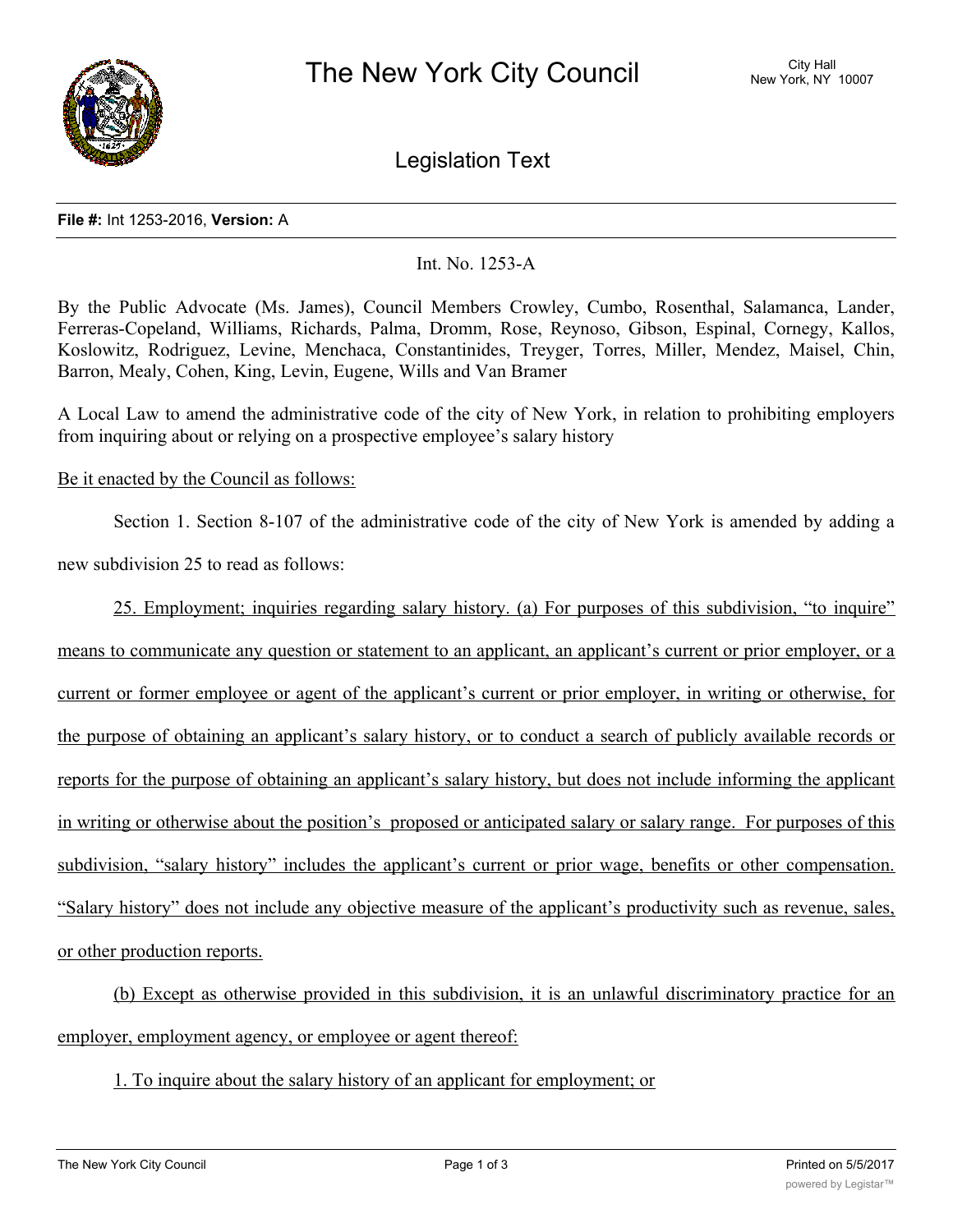### **File #:** Int 1253-2016, **Version:** A

2. To rely on the salary history of an applicant in determining the salary, benefits or other compensation for such applicant during the hiring process, including the negotiation of a contract.

(c) Notwithstanding paragraph (b) of this subdivision, an employer, employment agency, or employee or agent thereof may, without inquiring about salary history, engage in discussion with the applicant about their expectations with respect to salary, benefits and other compensation, including but not limited to unvested equity or deferred compensation that an applicant would forfeit or have cancelled by virtue of the applicant's resignation from their current employer.

(d) Notwithstanding subparagraph 2 of paragraph (b) of this subdivision, where an applicant voluntarily and without prompting discloses salary history to an employer, employment agency, or employee or agent thereof, such employer, employment agency, or employee or agent thereof may consider salary history in determining salary, benefits and other compensation for such applicant, and may verify such applicant's salary history.

(e) This subdivision shall not apply to:

(1) Any actions taken by an employer, employment agency, or employee or agent thereof pursuant to any federal, state or local law that specifically authorizes the disclosure or verification of salary history for employment purposes, or specifically requires knowledge of salary history to determine an employee's compensation;

(2) Applicants for internal transfer or promotion with their current employer;

(3) Any attempt by an employer, employment agency, or employee or agent thereof, to verify an applicant's disclosure of non-salary related information or conduct a background check, provided that if such verification or background check discloses the applicant's salary history, such disclosure shall not be relied upon for purposes of determining the salary, benefits or other compensation of such applicant during the hiring process, including the negotiation of a contract; or

(4) Public employee positions for which salary, benefits or other compensation are determined pursuant